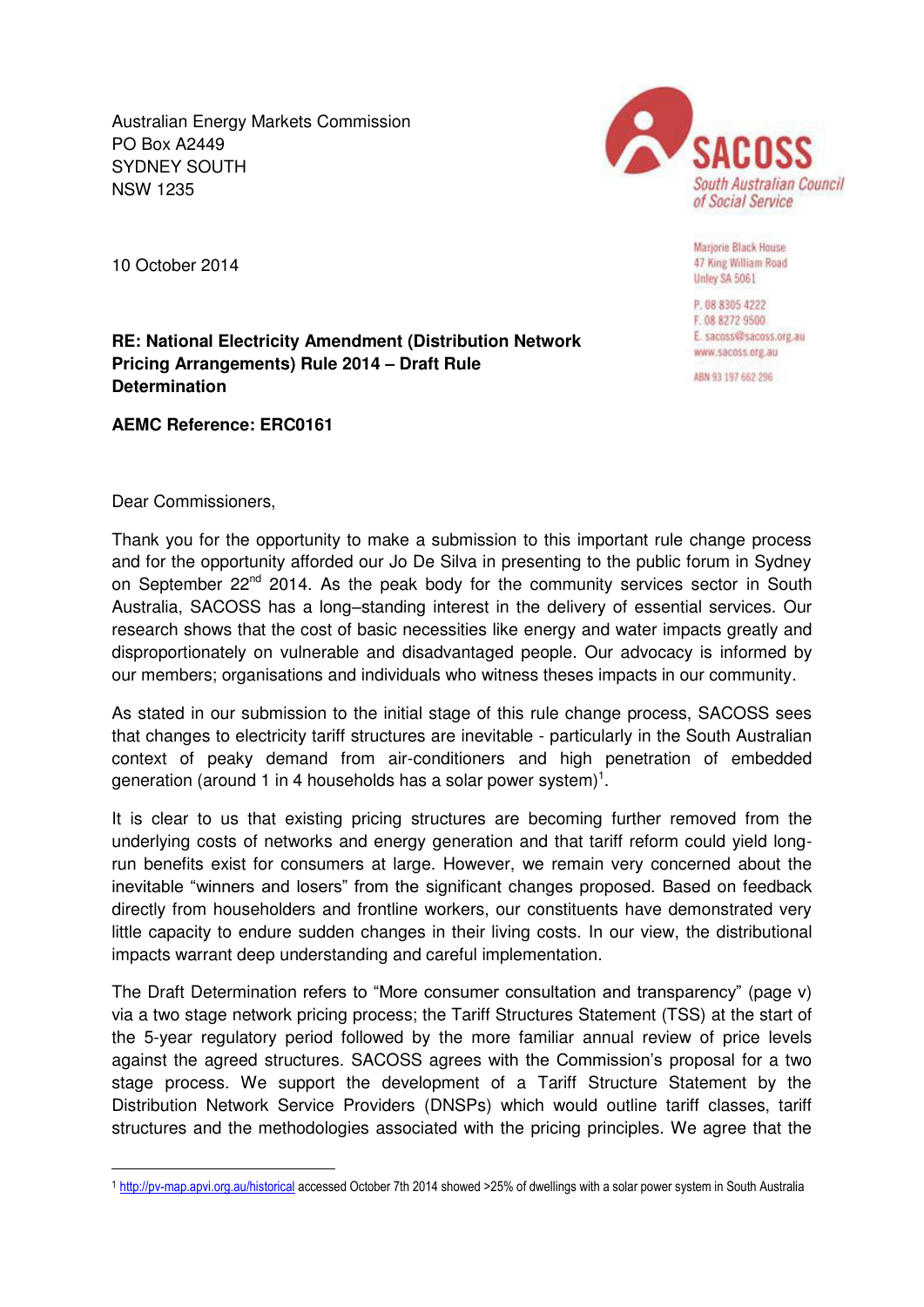TSS should apply over the five year regulatory control period. For the second stage, we support the role of the AER in compliance checking the approved TSS.

SACOSS is of the view that this enhanced consultation should build on the AER's existing Consumer Engagement Guidelines for Network Service Providers<sup>2</sup> rather than be established as a separate process. However, we would like to see an independent evaluation of the guideline's operation prior to incorporating any amendments necessary to accommodate the new pricing process.

SACOSS welcomes the transparency of the proposed pricing process but is concerned that the value of the TSS is undermined by the opportunities for it to be changed by the DNSP within the five-year regulatory period (see chapter 5.7, p64). Households are "energy investors" too and need stable price signals if they are to invest efficiently in the ways they use (and produce) electricity. The TSS seems like a reasonable instrument to signal these changes and explain the basis for them – but consumers must be able to rely on the TSS for it to be effective.

SACOSS is not convinced that the case has been made for DNSPs to alter the TSS outside of the 5-yearly regulatory reset cycle. In addition to the uncertainty introduced by making the TSS process subject to Limited Merits Review (p64), the AEMC has provided two examples of what it sees as reasonable scenarios for amending the TSS. The first example is demand forecasting errors. SACOSS believes that demand forecasting errors should not be allowed as a basis for amending the TSS. The use of a revenue cap common across the regulatory determinations in process has significantly reduced the risk to revenue of demand forecasting. Given the annual opportunity to change price levels in response to demand changes, the opportunity to also amend price structures in the TSS would seem to put all of the risk back on to consumers. SACOSS does not accept this without it being explicitly reflected in a lower allowance for the cost of capital.

The second example the AEMC has provided is changes to jurisdictional requirements. SACOSS is of the view that this can be accommodated through a process initiated by the jurisdiction, through the AER rather than necessarily being initiated by the DNSP. In terms of price levels, jurisdictional requirements can and should be accommodated through existing 'pass through' mechanisms.

To summarise our views on this point, SACOSS can only accept very limited scope for the need to amend the TSS but does not believe the DNSPs should be able to initiate the change in any case. The process must be a lot tighter than that proposed in the draft rule to really be a material improvement on the status quo. In our view, the amendment mechanism for a change in price structure should only be via the AER's powers to amend a TSS.

SACOSS acknowledges the Commissions' efforts to explicitly address the impacts on vulnerable customers<sup>3</sup>. The Draft Determination states

*"The Commission acknowledges that some consumers will face higher charges under cost - reflective network prices, and some of those consumers may be vulnerable consumers.* 

<sup>2</sup> [www.aer.gov.au/node/18894](http://www.aer.gov.au/node/18894) 

<sup>3</sup> Draft Determination chapter 4.3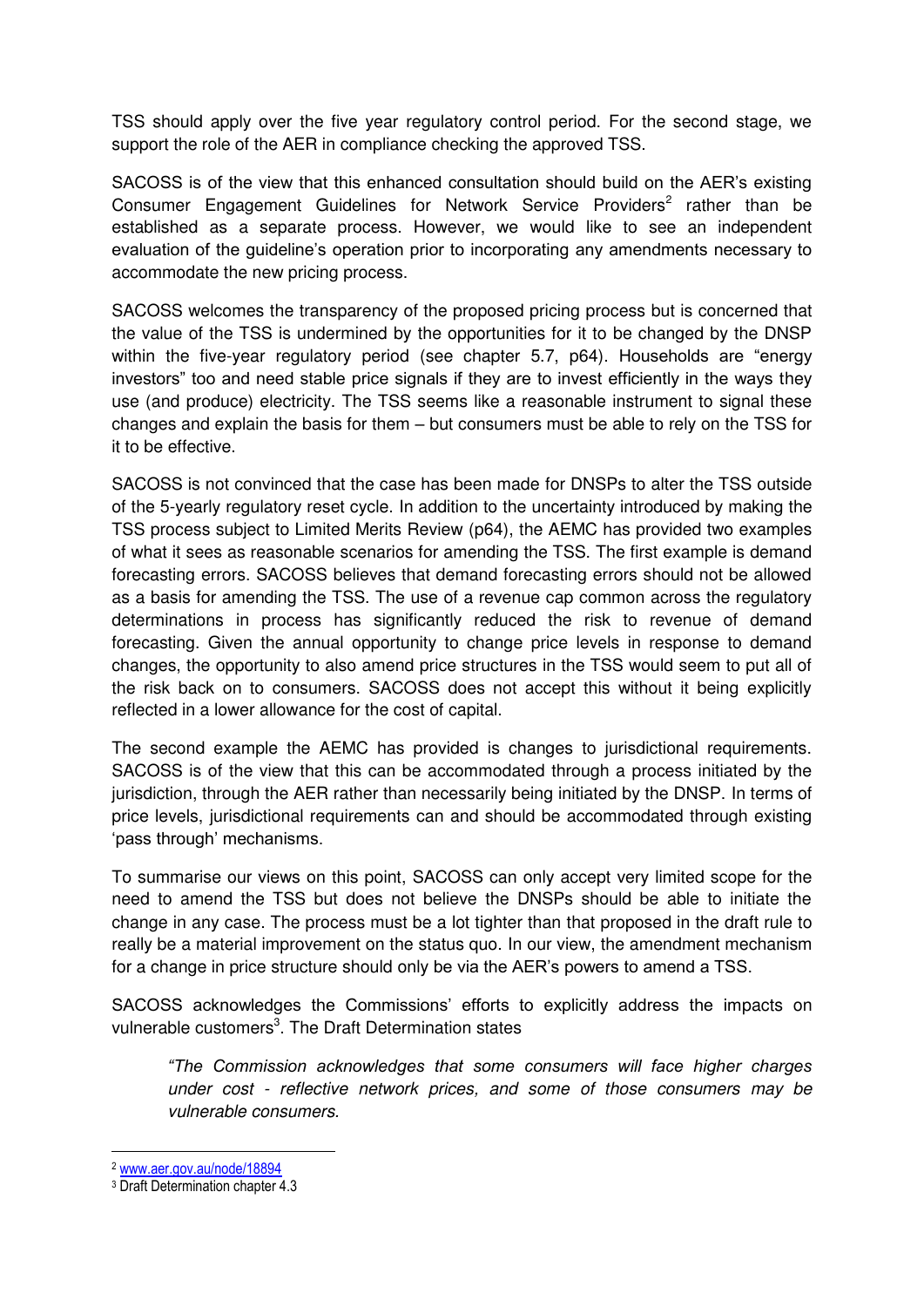*We caution against making generalisations about which types of consumers may face higher or lower network prices under these changes.* 

*The key factor that will determine how much consumers pay will be their individual load profiles."*

SACOSS agrees with this statement except we note that inadequate information on load profiles exists on which to relate profiles to vulnerability. If stakeholders are to meaningfully engage in the network pricing process then we need to assess the impacts across a range of load profiles to see who wins and who loses. In our view, meaningful consultation requires timely notification, adequate information and education.

Further on the subject of vulnerable consumers, the Draft Determination states (p40):

*"The design of network pricing structures is too blunt a tool to use in response to concerns about the potential impact of electricity prices on vulnerable consumers.* 

*Appropriately targeted concession and hardship schemes are a more effective approach.* 

*… To address concerns that cost reflective network prices could potentially result in higher prices for some vulnerable consumers, we recommend that governments review the structure of their energy concession and hardship schemes so that they deliver on their purpose in an efficient and targeted way. This review should occur at the same time as network businesses develop their new network prices over the next 12-18 months."*

For information, The Essential Services Commission of South Australia (ESCOSA) has covered very similar ground in its Water Pricing Inquiry<sup>4</sup> and I have asked our utilities adviser Andrew Nance (Principal of St Kitts Associates) for a comparison between the two inquiries. His summary (attached) underlines the ever-present gap in public policy between energy and water markets and social policy objectives.

SACOSS was disappointed that the Commission did not make a more significant contribution to the development of these "efficient and targeted" concession schemes other than to present an overview of existing schemes in Appendix C. Government funded concession schemes are very much part of the NEM and we strongly urge the AEMC to consider the integration of energy market and social policy initiatives as within scope. I encourage you to revisit this issue in the final determination.

As outlined in the St Kitts Associates summary, the logic of the arguments presented seems to imply, but doesn't elaborate, that in order to not compromise the economic efficiency of price signals concessions should only be delivered as a fixed amount as part of the residual cost component (i.e. all except the marginal cost price signal). If this is the case then it seems entirely appropriate that the Final Determination elaborates on this further and provides much more guidance on how this should be achieved.

<sup>4</sup> The inquiry is also at a draft report stage and further information is available from the project page at [www.escosa.sa.gov.au/projects/189/inquiry-into-drinking-water-and-sewerage-retail-services-pricing-reform.aspx](http://www.escosa.sa.gov.au/projects/189/inquiry-into-drinking-water-and-sewerage-retail-services-pricing-reform.aspx)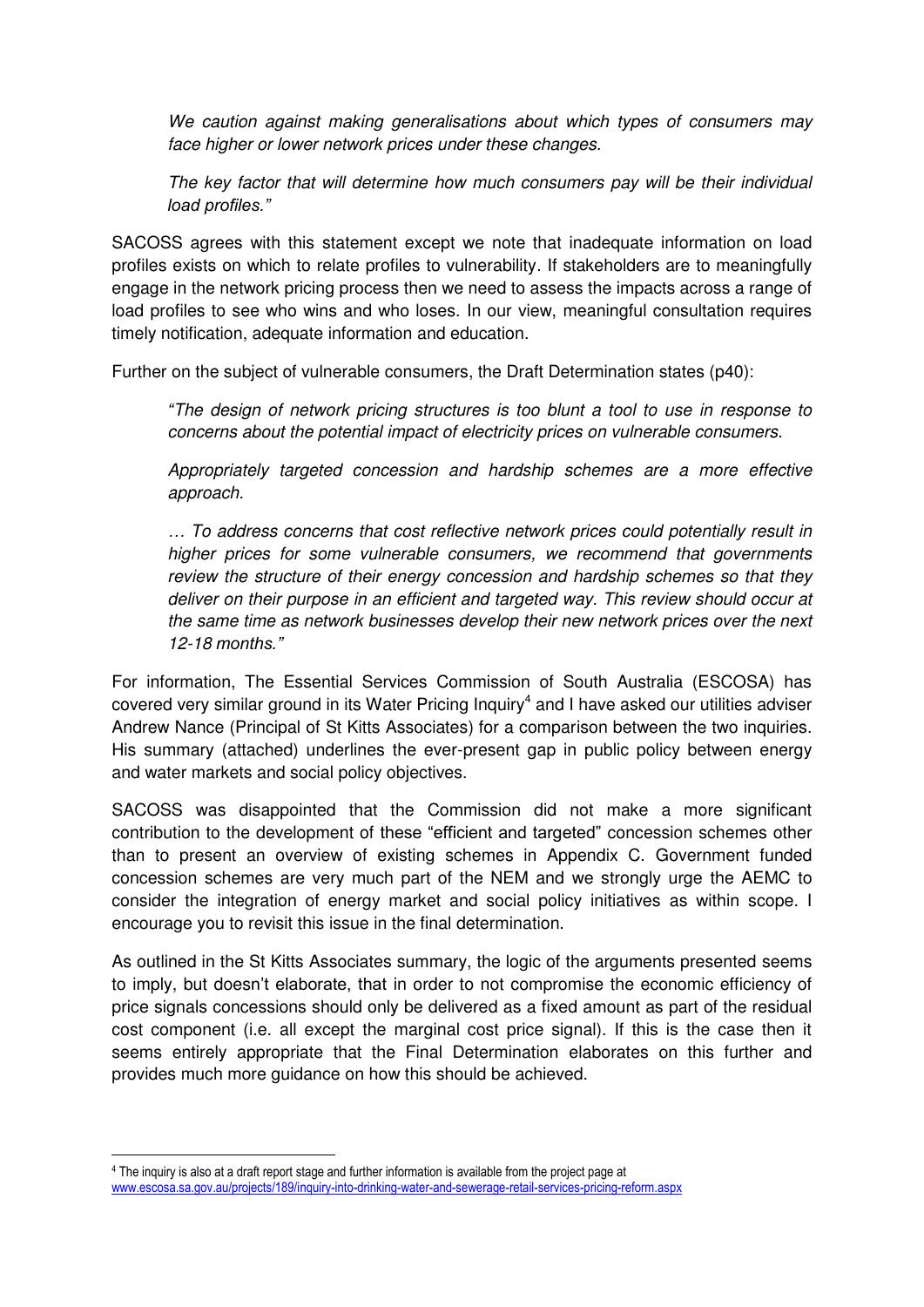In terms of preserving price signals SACOSS is concerned about the decision to not mandate the pass-through of network costs by energy retailers. As stated (page iii):

*"The draft rule does not require retailers to structure their retail prices in a way that matches the structure of network prices. Retailers operate in a competitive market and should be free to design their prices as they see fit in response to consumer preferences and the other costs they face. However, because network charges are retailers' largest cost, they will have a* significant incentive *to pass on network price signals to consumers when deciding how to structure their retail prices."*

SACOSS is not convinced that the logic behind these positions is consistent. It is unclear why concessions should in no way compromise price signals but retail prices can and we would appreciate elaboration in the rule change's final determination.

To summarise our views:

- We accept the need for change but are concerned about the nature and pace of change
- We welcome transparency but seek stability
- We support the two-stage network pricing process including developing the TSS as part of the revenue determination each 5 years
- We only accept very limited scope for the need to amend the TSS outside of the 5-year regulatory cycle but do not believe the DNSPs should be able to initiate the change in any case
- We seek elaboration of the attributes of government funded concessions that will not compromise economic efficiency

We thank you in advance for your consideration of our comments. If you have any questions relating to the above, please contact SACOSS Senior Policy Officer, Jo De Silva on 8305 4211 or via [jo@sacoss.org.au.](mailto:jo@sacoss.org.au)

Yours sincerely,

Ross Womersley Executive Director

**Attachment:** St Kitts Associates report "Network Pricing and Public Policy" dated 10 September 2014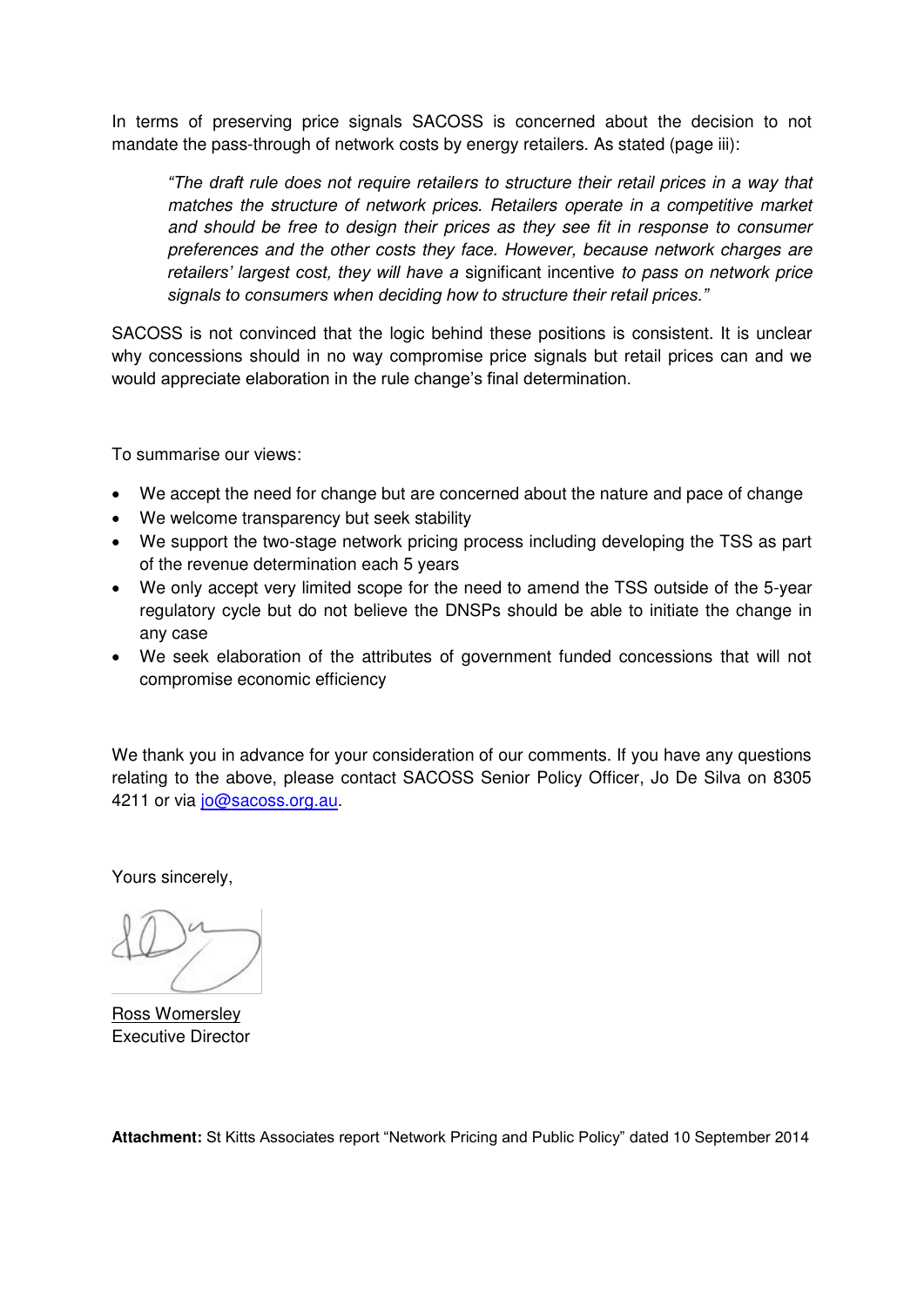# **SOUTH AUSTRALIAN COUNCIL OF SOCIAL SERVICE**

## **NETWORK PRICING AND PUBLIC POLICY**

A background paper to inform policy development by SACOSS

**Prepared by:** Andrew Nance Principal **st.kitts.associates** 

e: [andrew@stkittsassociates.com.au](mailto:andrew@stkittsassociates.com.au) 

m: 0403 602 444

10th September 2014

page 1

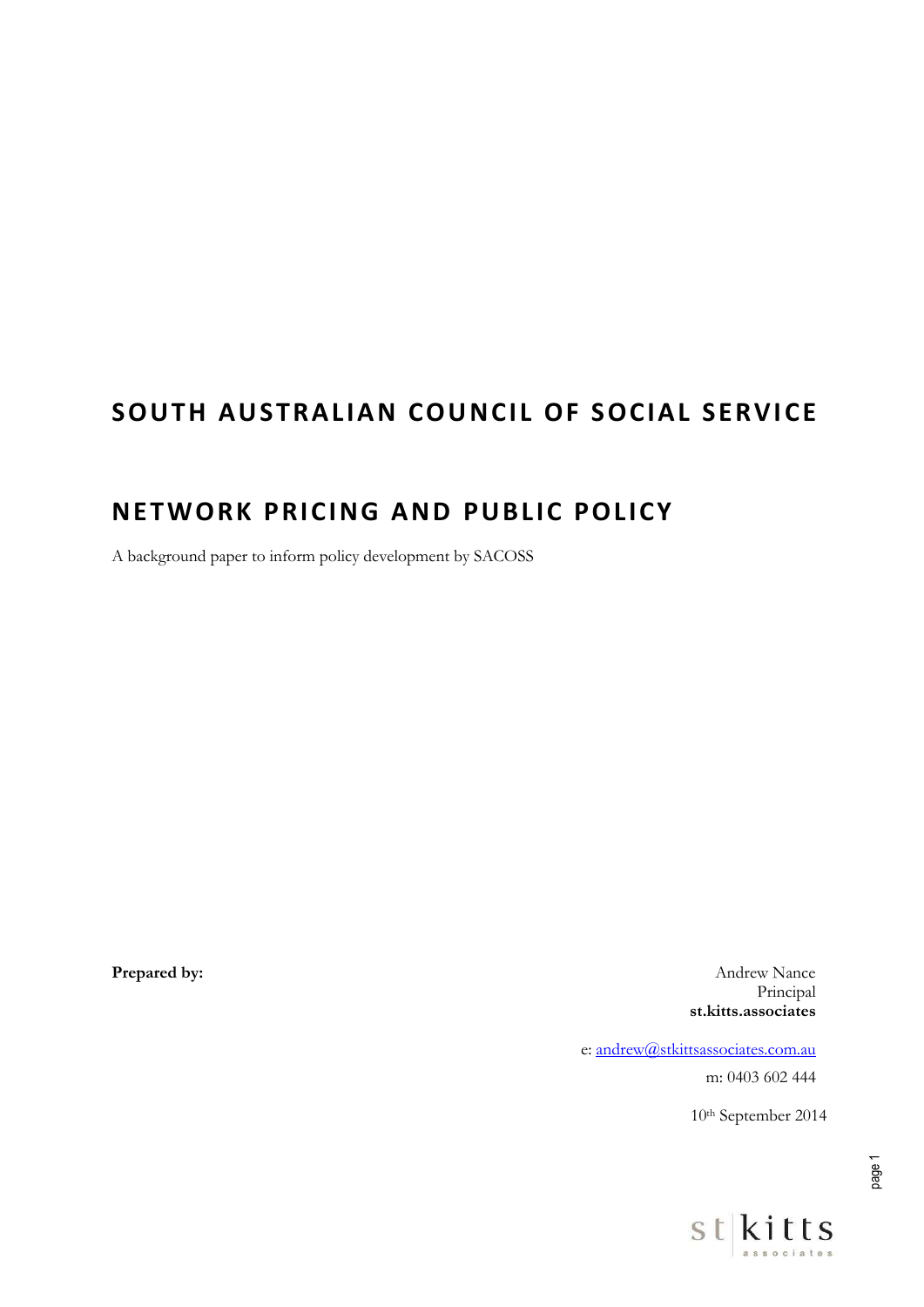#### IN TRODUCTION AND SUMMARY

SACOSS is seeking to compare and contrast the draft reports from two utility pricing inquiries affecting households in South Australia.

- ESCOSA's Inquiry into Reform Options for SA Water's Drinking Water and Sewerage Prices Draft Inquiry Report<sup>1</sup>
- AEMC Network Pricing Rule Change<sup>2</sup>

From the perspective of SACOSS and its constituents, these inquiries relate to the gap in public policy between social policy objectives and the pursuit of economic efficiency through energy and water markets and cost-reflective pricing. This gap is a persistent one and it is disappointing that these inquiries have chosen not make a more significant contribution to its bridging.

Following the arguments presented to their logical conclusions arrives at a view that the permissible scope for concessions is the 'residual costs' (i.e all except the 'marginal cost' price signals). In my view, it would be appropriate for both the AEMC and ESCOSA to be asked to more comprehensively consider the issues of how to implement their proposals alongside a government funded concession regime.

### **DISCUSSION**

 $\overline{a}$ 

<span id="page-5-0"></span>The market settings and scope are different in each case but both inquiries are seeking to implement more efficient, cost-reflective pricing for utility networks. Both Draft Reports and the main consultant reports attached to each of them have been reviewed and are summarised below:

- Overall, both reports (with accompanying consultant reports) go to extraordinary lengths (several hundred pages combined) to emphasise the importance of pricing for *efficiency* and that *fairness* must be addressed using alternate methods that do not compromise *efficiency*. However, after hundreds of pages of making this point, there is very little on offer as to how, practically, these *fairness* measures can have a meaningful impact on bills (or, strictly speaking, *Capacity to Pay*) without impacting on the price signals being sent to promote efficiency.
- Both inquiries discuss the concept of economic efficiency and the theoretical basis of marginal cost pricing to considerable length. Both acknowledge that debate exists as to how marginal cost should be measured.
- Both arrive at similar preferences (consistent with economic theory since the second half of the 1800's): ensuring customers are exposed to marginal cost pricing.

<sup>1</sup> [www.escosa.sa.gov.au/projects/189/inquiry-into-drinking-water-and-sewerage-retail-services-pricing-reform.aspx](http://www.escosa.sa.gov.au/projects/189/inquiry-into-drinking-water-and-sewerage-retail-services-pricing-reform.aspx)  <sup>2</sup> AEMC Reference ERC0161 [www.aemc.gov.au/Rule-Changes/Distribution-Network-Pricing-Arrangements](http://www.aemc.gov.au/Rule-Changes/Distribution-Network-Pricing-Arrangements)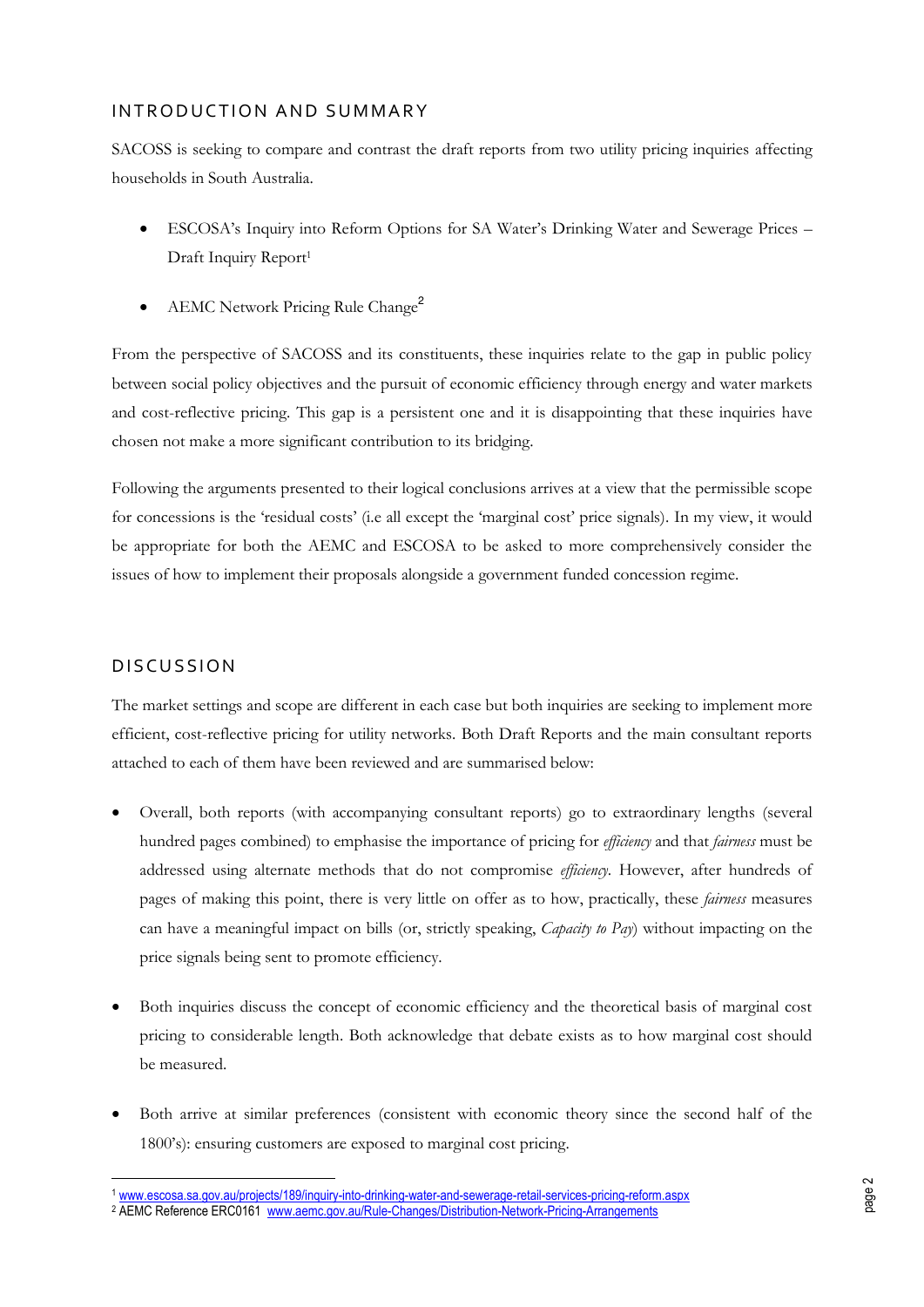- Both inquiries acknowledge that pricing at marginal cost does not usually recover enough revenue (especially when the network has enough capacity as is the case in both energy and water in South Australia) and so considerable effort is put into the various options available for recovering these residual costs. Constructively, The Brattle Group have provided the AEMC with three principles for the recovery of these costs: *efficiency, fairness* and *gradualism* but, unfortunately, have not considered the role of concessions<sup>3</sup>
- Both inquiries are explicit about their basis in economic efficiency and that the broader context of pricing reform, including impacts on social policy objectives, are matters for the broader role of government.

This last point is consistent with longstanding policy positions of governments in both cases. For energy, the Second Reading Speech of the *National Electricity Bill 2007* by then South Australian Energy Minister the Hon PF Conlon (27th September 2007) clarified the intent:

*"… It is important to note that the National Electricity Objective does not extend to broader social and environmental objectives …. Environmental and social objectives are better dealt with in other legislative instruments and policies which sit outside the National Electricity Law."*

Further, the Australian Energy Market Agreement states<sup>4</sup>:

*"14.14 The Parties agree that social welfare and equity objectives will be met through clearly specified and transparently funded State or Territory community service obligations that do not materially impede competition."*  [emphasis added]

For water, the South Australian Government's 2010 Water for Good plan<sup>5</sup> provides the current policy basis for the *Water Industry Act 2012*. The document made it clear that the intention was to move towards economically efficient, cost reflective water pricing and equity considerations were to be addressed through "*targeted income support (concessions) measures*". This is also consistent with the National Water Initiative Pricing Principles<sup>6</sup> and the Productivity Commission's Inquiries into Urban Water (2011) and Electricity Network Regulatory Frameworks (2013)<sup>7</sup> .

So, in both cases, the unambiguous policy context is for equity objectives to be met through the continuation of publicly funded concessions but for these to be delivered in a way that does not impact on competition. Both inquiries provide examples of how pricing to aid *fairness* often distorts the pursuit of *efficiency* as if to over-emphasise an established point but then balk at providing concrete

<sup>3</sup> Brown T & Faruqui A "*Structure of Electricity Distribution Network Tariffs: Recovery of Residual Costs*" August 2014. Available from the AEMC project page.

<sup>&</sup>lt;sup>4</sup> Australian Energy Market Agreement (AEMA) as amended – December 2013 available fro[m www.scer.gov.au.](http://www.scer.gov.au/) The text was at 14.11 (b) in the Oct 2011 version

<sup>5</sup> Part 6 of *Water for Good* a[t www.environment.sa.gov.au/about-us/our-plans](http://www.environment.sa.gov.au/about-us/our-plans) 

<sup>6</sup>  [The National Water Initiative \(NWI\), agreed in 2004 by the Council of Australian Governments, is the national blueprint for water reform](http://www.environment.gov.au/resource/national-water-initiative-pricing-principles)  [www.environment.gov.au/resource/national-water-initiative-pricing-principles](http://www.environment.gov.au/resource/national-water-initiative-pricing-principles) 

<sup>7</sup> [www.pc.gov.au/projects/inquiry/electricity/report](http://www.pc.gov.au/projects/inquiry/electricity/report) an[d www.pc.gov.au/projects/inquiry/urban-water/report](http://www.pc.gov.au/projects/inquiry/urban-water/report)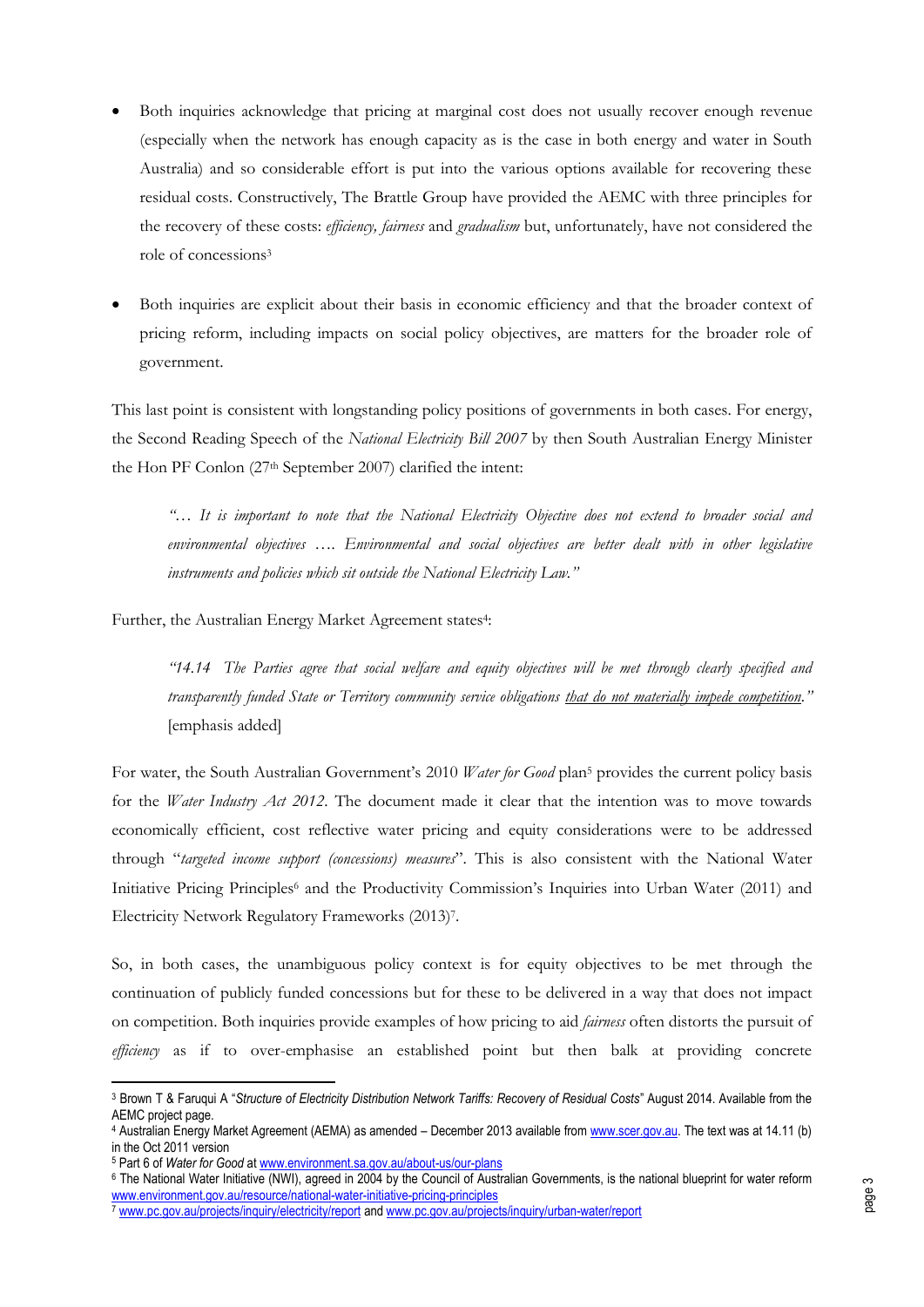recommendations. Unfortunately, neither provides much analysis on how a concession regime can be integrated with their preferred pricing structure (in order to pursue *fairness* without compromising the pursuit of *efficiency*). Both inquiries just recommend a review of concessions.

To be fair, the ESCOSA inquiry report offers to assist the Government with such a review [p156] and even makes a brief but clear preference for the attributes of concessions [p10 and p157]:

[p10] *"While the design of any subsidy or concession scheme is a matter for government, it is recommended that payments be made as a fixed amount, rather than incorporated into water usage charges, to avoid distorting the price signal benefits of cost-reflective usage pricing."*

[p157] *"If water pricing is to remain as a tool for delivering social equity objectives, to ensure that usage charges remain cost-reflective, any exemptions and concessions should not be dependent on the amount of water consumed (i.e. they should apply to the fixed charge only). It is important that usage charges be set at cost-reflective levels to promote economic efficiency. Applying subsidies to usage charges would distort consumption decisions and reduce economic efficiency…"*

This gap in public policy between social policy objectives and the pursuit of economic efficiency through energy and water markets is a persistent one. It is disappointing that these inquiries do not make a more significant contribution to bridging this gap. In my view, it would be appropriate for both the AEMC and ESCOSA to be asked to more comprehensively consider the issues of how to implement their proposals alongside a government funded concession regime. The late Professor of Political Science and Public Policy at University of California Berkeley, Aaron Wildavsky wrote (over 25 years ago in 1987)8:

*"I would like to return to a (by now) ancient verity of policy analysis: economic analysis by itself is insufficient; compleat analysts place their studies and their search for organizational support within a broader political and organizational context."*

In order to follow the arguments from these reports to their logical conclusions for concessions I have attempted to distill the arguments down into a simple sequence of logical steps as follows:

- 1. Energy and Water prices should be of a level and structure that incentivises economic efficiency
- 2. Public policy objectives related to *fairness* or the *environment* should be pursued only in ways that do not compromise efficiency. The contemporary policy mechanism for this is via concessions (rebates directly to consumers) and community service obligations (CSO's; rebates directly to suppliers)
- 3. Economic efficiency is most likely when the marginal cost of consumption (i.e. the price of the next unit of energy or water) reflects the marginal cost of production.

<sup>8</sup> Wildavzky, A "*Speaking Truth to Power / The Art and Craft of Policy Analysis", 2<u>nd Ed 1987, Boston</u>*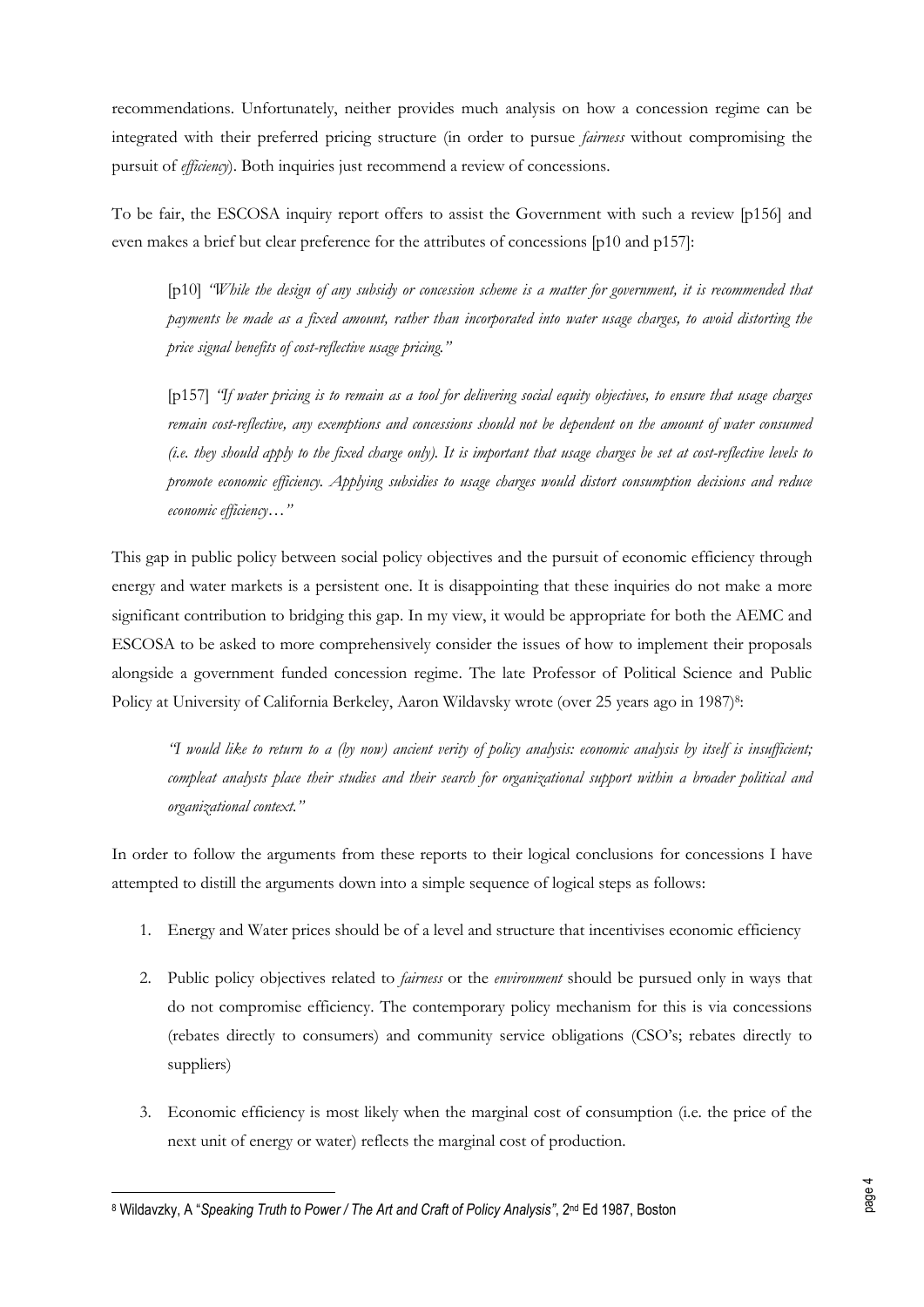- 4. This provides for efficient decision making but does not provide enough revenue to cover the costs of existing assets and services.
- 5. These *residual costs* can be recovered in a number of ways but the aim is to have minimal impact on consumption decisions (i.e. maximise economic efficiency through marginal cost pricing alone).
- 6. For concessions to similarly have minimal impact on the marginal cost price signals, it follows that they must be structured similarly to how tariffs recover residual costs (and therefore can only impact on *fairness*, not *efficiency*)

The conclusion therefore seems to be that the "*residual*" is the scope (or boundary) for concessions and that they should only be applied as a fixed amount.

## IMPLICATIONS FOR ENERGY AND WATER CONCESSIONS IN SOUTH **AUSTRALIA**

The broad implications for electricity and water in South Australia are:

- The Energy Concession (applied to Electricity bills) is a fixed amount of \$215 pa (paid quarterly). This would be considered efficient.
- Water concession is applied as 30% of the bill subject to a minimum and maximum amount. This would be considered inefficient.
- Sewerage concession is a fixed amount of \$110 pa. This would be considered efficient.

For interest, I have prepared a short worked example based on a residential demand tariff. recently introduced by South Australian Power Networks (SAPN)<sup>9</sup> . The tariff can be considered broadly consistent with the Draft Rule and indicative of the future direction of residential tariffs and is presented in [Figure 1](#page-5-0) below. In summary:

- No fixed charge (compared to 42.92 c per day  $= $156$  pa on the existing residential tariff)
- $\bullet$  \$18/kW per month in summer (NOV-MAR) (min 1.5 kW = \$27 x 5 = \$135 pa)
- $\frac{\$9}{kW}$  per month in winter (APR-OCT) (min 1.5 kW = \$13.50 x 7 = \$94.50 pa)
- TOTAL: \$229.50 pa min fixed charge (plus retail fixed costs of around \$100-\$130 pa = \$330- \$360)

<sup>&</sup>lt;sup>9</sup> Available from July 1<sup>st</sup>, 2014. Refer to www.sapowernetworks.com.au/centric/industry/our\_network/network\_tariffs.jsp